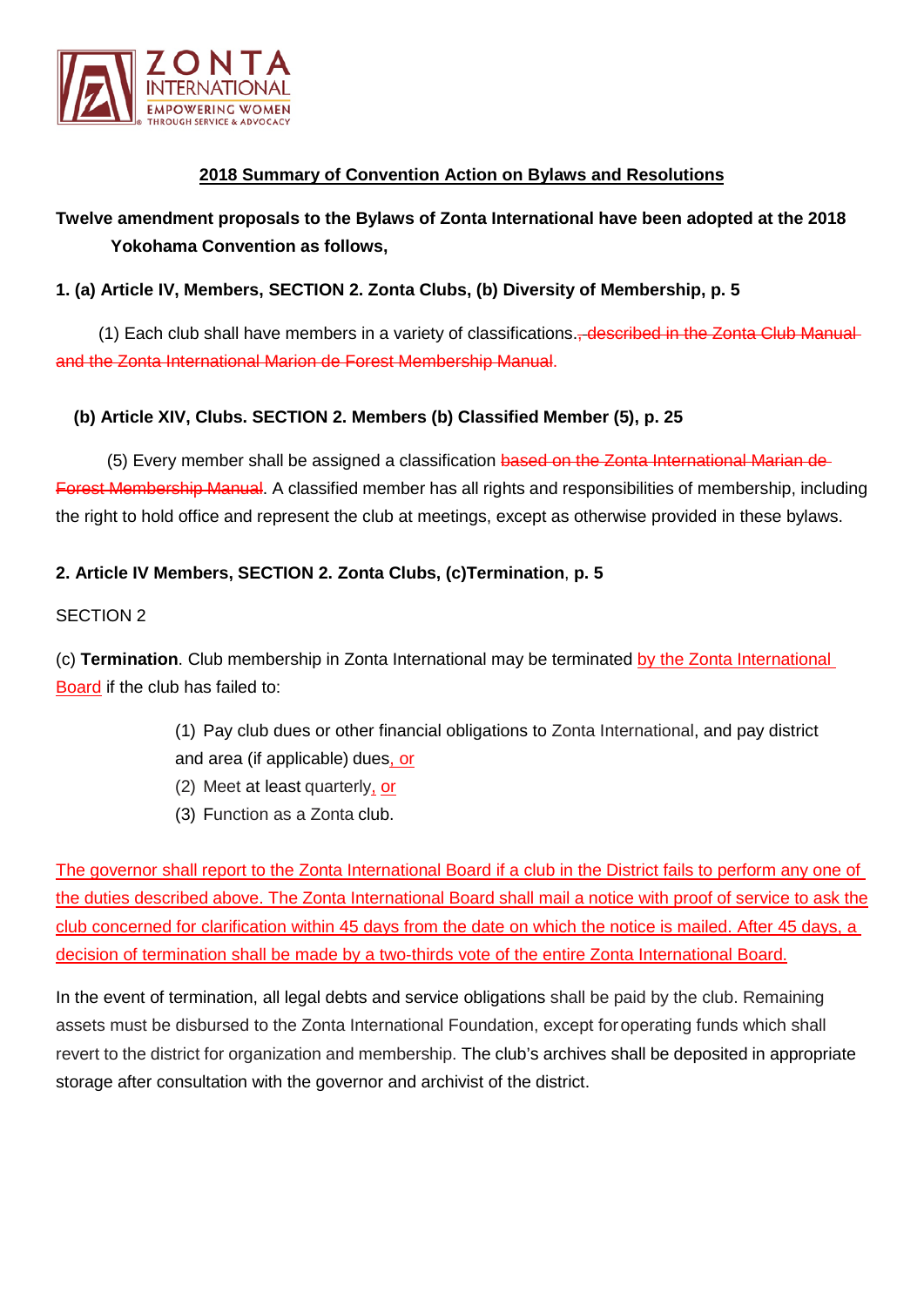# **3. Article V, Dues and Fees.SECTION 2. Zonta International Dues and Fees, p. 6**

## SECTION 2. **Zonta International Dues and Fees.**

(a) Zonta International dues and fees (in U.S. dollars) shall be determined by two-thirds vote of the voting members present and voting at convention and shall be payable in accordance with the Rules of Procedures of Zonta International.

(b) For members under the age of thirty (30) years dues are reduced by 50%.

**4. (a) Article VI Officers and Directors, SECTION 1. Officers, (a) Prerequisites, p. 7**

**(b) Article VI Officers and Directors.SECTION 2. Directors, (a) Qualifications Prerequisites, p. 8**

**(c)Article XI Zonta International Nominating Committee.SECTION2. Qualifications Prerequisites, p. 14**

**(d) Article XIII Districts, SECTION 6. Officers, (a) Qualifications Prerequisites, p. 18**

- **(e) Article XIII Districts, SECTION 13. Nominating Committee, (b) Qualifications Prerequisites, p. 23**
- **(f) Article XIV Clubs, SECTION 4. Officers and Directors, (a) Qualifications Prerequisites, p. 26**

**5. The words 'and proxies' in the following provisions have been deleted.**

- **(a) Article X Convention, Section5. Quorum, p. 13**
- **(b) Article XIII Districts, SECTION 14. Election, p. 24**
- **(c) Article XIX Amendment to Bylaws, SECTION 1. Amendment, p. 32**
- **(d) Article XIX, SECTION 2. Process for Club/District Amendment Proposals**, **p. 33**
- **(e) Article XX Rules of Procedure, p. 34**

# **6**. **Article VI, Officers and Directors. SECTION 2. Directors, (b) Election, Term of Office (1), p. 9** SECTION 2.

(1) At convention, seven directors of Zonta International shall be elected at large with all conventionvoting members and proxies eligible to vote by ballot vote. for no more than seven directors.

## **7. Article X, Convention. SECTION 4. Convention Voting Members, (b) Proxies**

# **p. 12**

# SECTION 4.

(b) **Proxies.** Any club unable to send a delegate to convention may be represented by proxy. A club electing choosing to be represented by proxy shall be entitled to its total votes by proxy. A club may carry the total